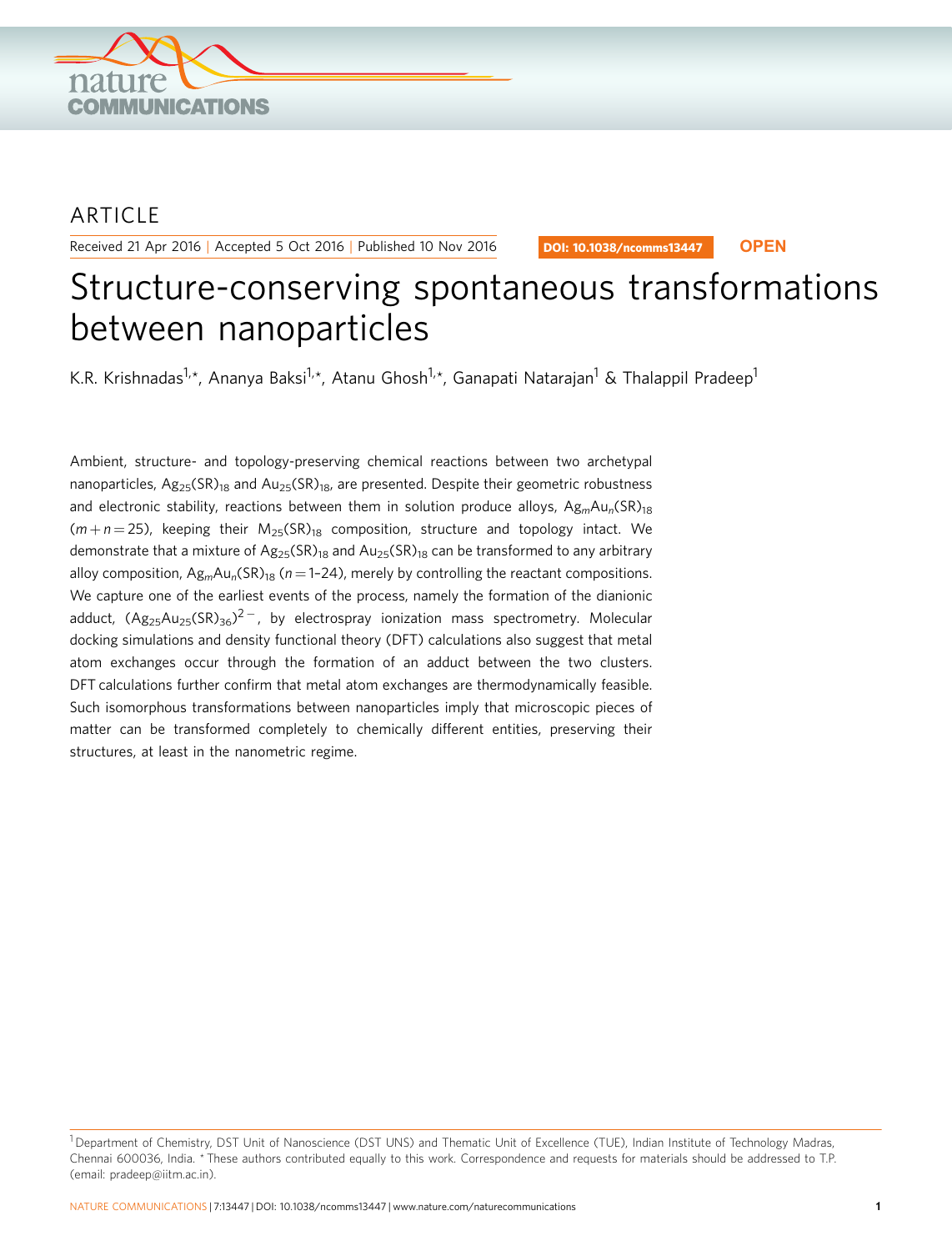mbient chemical transformations between nanoparticles<br>leading to hybrid systems that preserve structure and<br>topology are a challenging and poorly explored area in<br>materials science. Atomically precise papoparticles of pobl leading to hybrid systems that preserve structure and materials science. Atomically precise nanoparticles of noble metals<sup>1-10</sup>, often called nanoclusters, which constitute an exploding discipline in nanomaterials, are promising candidates to explore such transformations because of their well-defined structures and drastic changes in their properties, in comparison to their bulk form, arising due to electronic confinement. Most intensely explored of these properties are optical absorption and emission<sup>11–15</sup>; near infrared emission of some of the clusters and their large quantum yields have resulted in new applications<sup>16–20</sup>. Nanoparticles are generally considered stable and are expected to preserve their structural integrity in solution. Chemical reactions between nanoparticles are rarely investigated $21$ .

Here we show that two archetypal examples of noble metal nanoclusters,  $Au_{25}(SR)_{18}$  (refs 22–27) and  $Ag_{25}(SR)_{18}$  (ref. 28), manifest dramatic chemical reactivity. We use mass spectrometry to study these reactions in detail. The reaction proceeds in solution through a series of metal atom exchanges leading to alloy clusters, Ag<sub>m</sub>Au<sub>n</sub>(SR)<sub>18</sub> ( $m + n = 25$ ;  $n = 1-24$ ), preserving the  $M_{25}(SR)_{18}$  stoichiometry; the values of *m* and *n* are determined by the starting concentrations of the reactant clusters. These alloy clusters possess an identical structural framework and topology as that of the reactant clusters, therefore presenting a unique example of nanoparticle reactivity. Such reactions proceed through inter-cluster adducts which form spontaneously on mixing. Molecular docking simulations show that van der Waals (vdW) forces between these clusters play an important role in the initial stages of the reaction, and density functional theory (DFT) calculations suggest that bond formation occurs between the staples of the clusters during the reaction. Structure-conserving reactions between nanomaterials of this kind suggest new possibilities of such transformations of materials in general.

## Results

Formation of the entire range of  $\text{Ag}_m\text{Au}_n(\text{SR})_{18}$  alloys. The clusters,  $Ag_{25}(DMBT)_{18}$  (I) and  $Au_{25}(PET)_{18}$  (II) were prepared

and characterized by well-established methods described in Methods section. The ligands PET (2-phenylethanethiol) and DMBT (2,4-dimethylbenzenethiol) (Supplementary Fig. 1a for structures) were chosen for two reasons. Firstly, PET is one of the most commonly used protecting ligands for the  $Au<sub>25</sub>$  core and DMBT is the only ligand known so far to protect the  $Ag_{25}$  core. Furthermore, molecular masses of these ligands are equal, allowing easy identification of Ag–Au exchanges between I and II. If the ligands were of unequal masses, exchanges of the ligands themselves (DMBT-PET exchange) and that of metal–ligand fragments  $((Ag-DMBT)-(Au-PET)$  exchange), which also occur<sup>21</sup>, would complicate the mass spectrometric measurements (see later). Electrospray ionization mass spectra (ESI MS) of I and II show their characteristic features (Fig. 1a,b). Isotopic patterns of these features are identical to their respective theoretical patterns, as shown in Supplementary Fig. 1b,c. The characteristic ultraviolet/ visible (UV/vis) absorption features of I and II confirm their identity (Supplementary Fig. 2). Matrix-assisted laser desorption ionization mass spectra (MALDI MS) were also measured for confirmation (Supplementary Figs 3 and 4). All of these data collectively prove the identity and purity of the samples.

To study the reaction between I and II, various volumes of the solution of II were added to a solution of I and the reaction was monitored by time-dependent UV/vis absorption and mass spectrometric measurements (see Methods section for details) of these solutions. The sample was injected to the mass spectrometer within less than 1 min of mixing the solutions and the data collection was completed within 2 min. The mass spectrum collected within 2 min after the addition of solution of II to solution of I at a molar (I:II) ratio of 0.3:1.0 is presented in Fig. 1c. Features of I and II are prominent in this mass spectrum, but reaction product peaks are seen next to the parent peaks. Inset of Fig. 1c is an expansion of the same spectrum in the region between m/z 5,300 to 7,150 showing the emergence of a series of peaks separated by  $m/z$  89. Each of these peaks in this window show features separated by  $m/z$  1, indicating that these clusters are singly charged species. Mass separation of 89 Da indicates the occurrence of Ag–Au exchange  $(M_{Au} - M_{Ag} = 89 \text{ Da})$  between I and II. The molecular masses of DMBT and PET ligands are



Figure 1 | Mass spectra of reactant clusters and their entire range of alloys. Electrospray ionization mass spectra (ESI MS) of  $Ag_{25}(DMBT)_{18}$ (a),  $Au_{25}(PET)_{18}$  (b) and a mixture of the two at a  $Ag_{25}:Au_{25}$  molar ratio of 0.3:1.0 measured within 2 min after mixing (c). The peak labels in (c) shown as numbers in red (m) and blue (n) in parentheses give the numbers of Ag and Au atoms, respectively, in the alloy clusters of formula Ag<sub>m</sub>Au<sub>n</sub>(SR)<sub>18</sub>. Schematic structures of I and II (with the R group as -CH<sub>3</sub>, not the real ligands) are also shown. Colour codes for the atoms in the inset pictures: red (Au), green (Ag), yellow (sulfur), black (carbon) and white (hydrogen). The inset in (c) is the expanded region of the same mass spectrum between m/z 5,300 to 7,150. c and its inset shows that entire range (n=1-24) of alloy clusters,  $Ag_mAu_n(SR)_{18}$  (m + n = 25), are formed. The peak labelled with "\*' in (c) is due to an unassigned dianionic species. DMBT is 2,4-dimethylbenzenethiol and PET is 2-phenylethanethiol.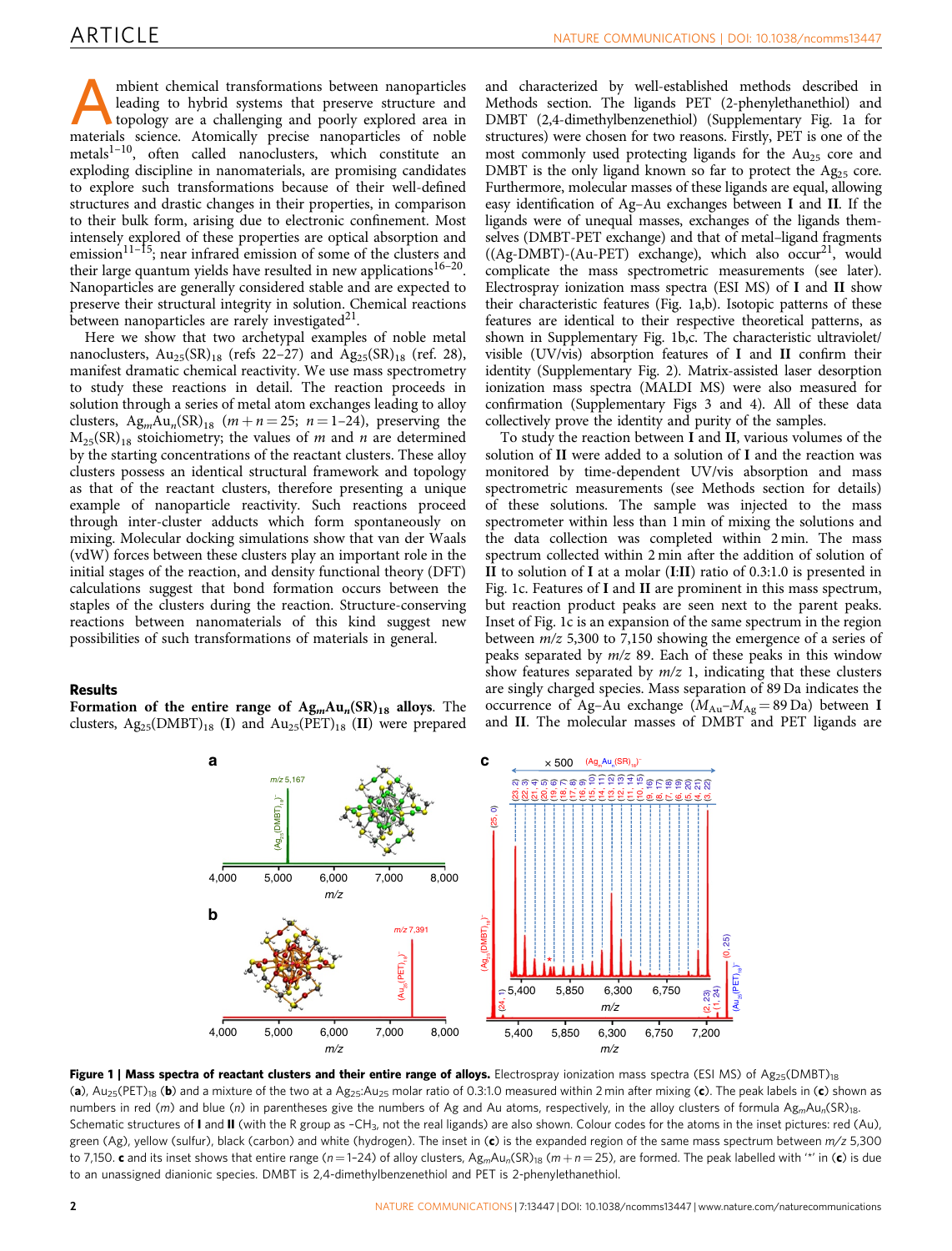

Figure 2 | Mass spectrometric detection of the intermediate. Full range electrospray ionization mass spectrum (ESI MS) of the mixture of  $Ag_{25}(DMBT)_{18}$  (I) and  $Au_{25}(PET)_{18}$  (II) at molar ratio (I:II) of 0.3:1.0 measured within 2 min after mixing (a), zoomed in region of panel a in the range between  $m/z$  5,270 and 7,340 showing a feature due to the dianionic adduct,  $(\mathsf{Ag_{25}Au_{25}(DMBT)_{18}(PET)_{18})^{2-}}$  formed between **I** and **II (b**) and theoretical (blue) and experimental (red) isotope patterns of the adduct features (c). DMBT is 2,4-dimethylbenzenethiol and PET is 2 phenylethanethiol.

equal (138 Da) and hence the exchanges of ligands (DMBT-PET exchange) and that of metal-ligand fragments ((Ag-DMBT)- (Au-PET) exchange) are not evident from this set of experiments. However, such exchanges were observed in reactions between I and  $Au_{25}(SBu)_{18}$  (SBu = *n*-butanethiol) (Supplementary Fig. 5). On the basis of the observation of Ag–Au exchanges, a general formula,  $Ag<sub>m</sub>Au<sub>n</sub>(SR)<sub>18</sub>$ , is given for the alloy clusters formed from I and II. The numbers in red  $(m)$  and those in blue  $(n)$  in the parentheses of Fig. 1c represent the numbers of Ag and Au atoms, respectively, in the formula,  $Ag_mAu_n(SR)_{18}$ . Since the ligand exchange is not detected for these alloys, we do not know the exact numbers of DMBT and PET ligands present in the alloy clusters and hence we use -SR instead of both DMBT and PET separately in the general formula. The total number of metal atoms (25) and that of ligands (18) is preserved in the alloy clusters. Figure 1c also indicates that the entire range of alloy clusters,  $(Ag_mAu_n(SR)_{18}$   $(n=1-24; m+n=25))$  that is,  $Ag_{24}Au_1(SR)_{18}$  to  $Ag_1Au_{24}(SR)_{18}$ , are formed in the solution as soon as I and II are mixed. Another notable observation from Fig. 1c is the higher abundance of  $Ag_{13}Au_{12}(SR)_{18}$  (see the peak labelled (13, 12) in Fig. 1c inset) compared with the other alloy clusters. A possible reason for this is discussed in Supplementary Note 1.

Detection of the intermediate. We detected the dianionic adduct,  $(\mathrm{Ag_{25}Au_{25}(DMBT)_{18}(PET)_{18}})^{2-}$ , formed between I and II at a molar ratio (I:II) of 0.3:1.0. Instrumental parameters optimized for this set of experiments are listed in Supplementary Notes 2 and 3. Features due to undoped I and II were observed in the mass spectrum shown in Fig. 2a. The region between  $m/z$ 5,270 and 7,340 in this mass spectrum are shown in Fig. 2b. A peak at m/z 6,279 was observed in Fig. 2b which was assigned to  $(Ag_{25}Au_{25}(DMBT)_{18}(PET)_{18})^{2}$  . Comparison of the theoretical and experimental isotope patterns shown in Fig. 2c confirms this assignment. A separation of 0.5 mass units between the peaks in

the experimental isotope pattern confirms the dianionic charge state of the adduct. Time-dependent mass spectrometric measurements presented in Supplementary Fig. 6 show that this adduct vanishes almost completely within 5 min and monoanionic alloy cluster products are formed. The prominent features observed at this time are those due to undoped reactant clusters (I and II). No features due to alloy clusters were detected (except that of  $Ag_{24}Au_1(SR)_{18}$ , which appears at  $m/z$  5,255; not shown in Fig. 2b).

From Fig. 2a (and from Fig. 1c), we also note that the intensity of II is much smaller compared with that of I even though higher amounts of II are present in the 0.3:1.0 reaction mixture. This could be an indication that some of the II might be transformed into mass spectrometrically undetectable or poorly detectable intermediate species during the reaction. For example, anionic  $Au_{25}$  can act as an electron donor, which will generate neutral  $Au<sub>25</sub>$ , which may not have the same efficiency for mass spectrometric detection (note that we have not used any charge inducing agents such as  $Cs^+$  in our measurements to impart charge to neutral species). Furthermore, II forms the dianionic adducts with I (Fig. 2b and panel a in Supplementary Fig. 6) and also with the alloy clusters formed (panel b in Supplementary Fig. 6). There could be other intermediate species also during the course of the reaction, and probing the details of these events and the intermediates are beyond the scope of the present study. However, these measurements indicate that we have captured one of the earliest events in this reaction, namely the formation of a dianionic adduct of reactant clusters, before the formation of alloys.

Formation of the adduct,  $(Ag_{25}Au_{25}(DMBT)_{18}(PET)_{18})^{2}$ , may seem unlikely, considering the overall negative charges of the individual clusters, which may contribute to repulsive interactions between them, preventing their closer approach. However, the charge on these clusters,  $Au_{25}(SR)_{18}$  and  $Ag_{25}(SR)_{18}$ , is not localized but dispersed over atoms in their core, staples and ligands<sup>23,29</sup>. Hence, the two clusters may not experience considerable repulsive interactions between them when they approach each other. Metallophilic interactions<sup>30-34</sup> between the closed-shell Ag(I) and Au(I) centres that are present in the  $M_2(SR)$ <sub>3</sub> staples of **I** and **II**, and  $\pi-\pi$  interactions between the aryl groups of the ligands, may also contribute to attractive forces between the two clusters. The sulfur atoms of monothiol ligands (DMBT and PET) involved in these reactions are bound to the metal atoms in the clusters, and these ligands do not have any other functional groups which are free to act as linker molecules between the clusters, unlike in the cases of a few previous reports<sup>35,36</sup>. Moreover, we did not detect the presence of any extra DMBT or PET ligands in the adduct in mass spectrometric measurements, as in the case of clusters having different ligands<sup>37</sup>. These observations suggest that van der Waals (vdW) interactions between the clusters can be one of the factors responsible for adduct formation.

Nature of the intermediate. A complete search over the relevant rotational and translational degrees of freedom of one of the clusters w.r.t. the other, and ligand orientational degrees of freedom of each of the two clusters in the adduct with DFT is unfeasible due to the computational cost. Hence, we used a combined approach utilizing the highly efficient force-field-based method of molecular docking to first identify a global minimum energy geometry of the two clusters in close proximity, subject to some constraints (see Methods and Supplementary Note 4 for details of the method) and then optimized this geometry using DFT to yield a more realistic adduct structure. In our initial molecular docking simulations,  $Au_{25}(PET)_{18}$  was taken as the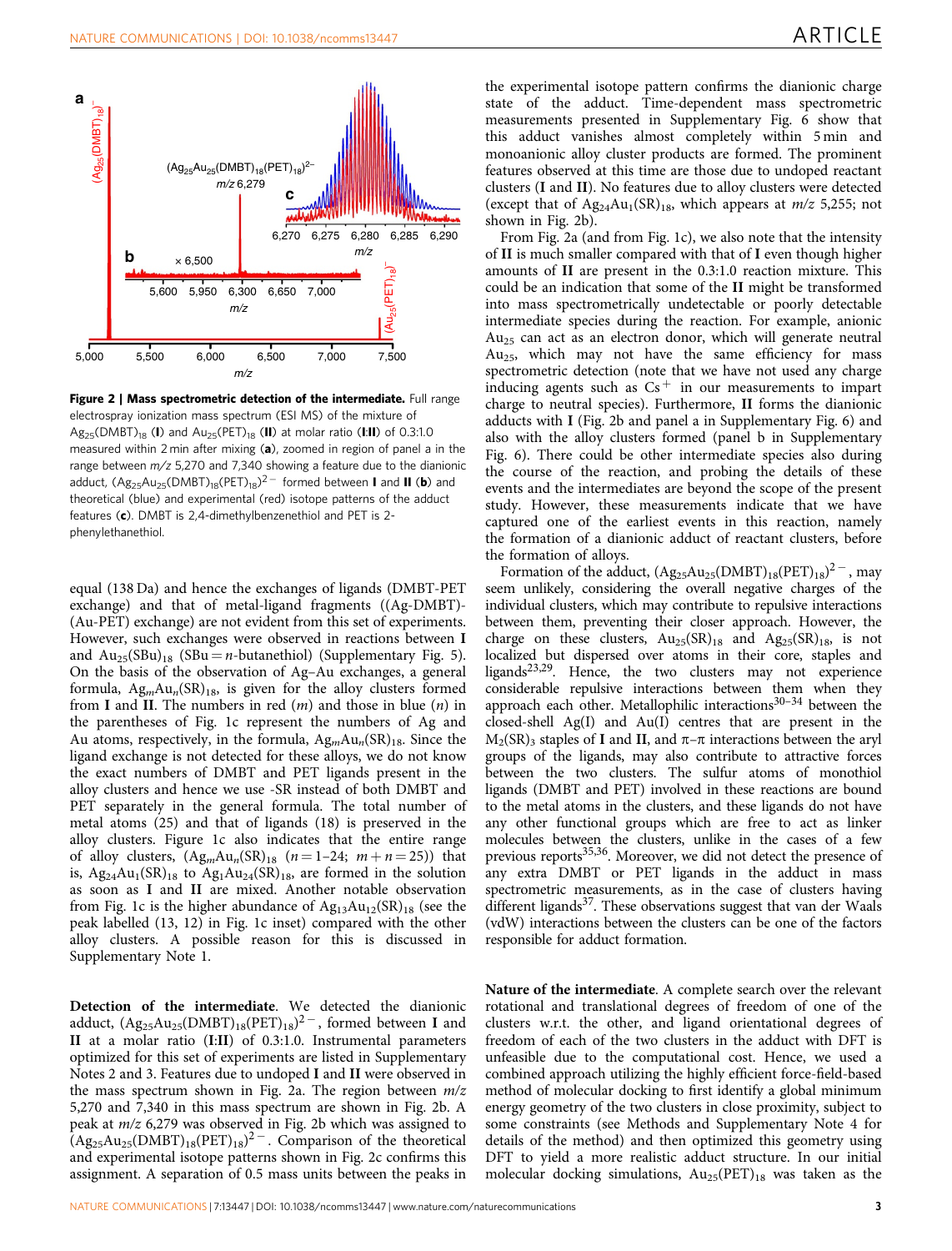'ligand', that is, the movable molecule whose degrees of freedom would be varied, and  $Ag_{25}(DMBT)_{18}$  as the 'receptor' (macromolecule) which was the fixed and completely rigid central molecule. The reason for choosing  $Au_{25}(PET)_{18}$  as the movable and flexible molecule was that PET ligands have a greater torsional flexibility than the DMBT ligands due to the longer chain length which would result in lower energy minima during the optimization over the greater number of torsional degrees of freedom. We have used the reported crystal structure coordinates<sup>22,28</sup> of Ag<sub>25</sub>(SR)<sub>18</sub> and Au<sub>25</sub>(SR)<sub>18</sub>, without any structural relaxation, as the input for the molecular docking study. Different types of atoms in the ligands DMBT and PET and the charges on them are given in Supplementary Fig. 7 and Supplementary Tables 1 and 2, respectively.

From the docking simulations, we identified a force-field global minimum geometry (FFGMG) (Supplementary Data 1 for coordinates) of the adduct  $(Ag_{25}Au_{25}(DMBT)_{18}(PET)_{18})^{2}$ , as shown in Supplementary Fig. 9. The approach of the two clusters resulted in significant changes in the orientation of the PET ligands (Supplementary Fig. 8 and Fig. 11) at the interface between the clusters so as to permit interdigitation (Supplementary Fig. 10) between the ligands of these clusters.

We then optimized this FFGMG of the adduct using DFT to see if any structural changes might occur due to the additional structural relaxation permitted in DFT (See Methods and Supplementary Note 4; Supplementary Data 2 for coordinates). The exchange-correlation functional employed was the generalized gradient approximation of Perdew, Burke and Ernzerhof  $(GGA-PBE)^{38}$ . The van der Waals corrections have not been included in this optimization for the reasons explained in Supplementary Note 5. Interestingly, the geometry obtained from the DFT-optimization of the FFGMG of adduct, shown in Fig. 3, reveals that the staples of I and II have joined through a bond (A–F; 2.90 Å) between a bridging sulfur atom (labelled A) of II and an Ag atom (labelled F) of I. We note that Ag atom can bind with more than two thiolate ligands as in the case of  $\text{Ag}_{44}(\text{SR})_{30}$  clusters<sup>10</sup>. Note that the distance between these atoms

in the FFGMG of adduct was longer (3.90 Å) (Supplementary Fig. 9) compared with the A-F bond distance in its DFToptimized geometry (DFT-OG). A comparison of the FFGMG of the adduct and its DFT-OG shows that the distances between the closest metal and sulfur atoms (Supplementary Fig. 12; Supplementary Note 6) and the ligand orientations (Fig. 3, Supplementary Fig. 9) in these adducts have changed.

A comparison of the average bond distances (Supplementary Table 3) reveals that almost all the bond lengths in both of the clusters in the DFT-OG of adduct have increased significantly compared with the corresponding values in the DFT-OGs of the isolated clusters. For example, average M-sulfur  $(M = Ag/Au)$ bond distance in I and II, in their DFT-OG of adduct, is about 0.1 Å (for II) and 0.08 Å (for I) longer than the respective values for the DFT-OGs of isolated I and II. Similarly, average distances of the shorter and longer metal-metal bonds in the icosahedra of I (Supplementary Fig. 13 and ref. 39 for description) have also increased in its DFT-OG. Further, the average distance between the central metal atom and the icosahedral surface metal atoms also showed an increase of about  $0.04 \text{ Å}$  (for II) and  $0.07 \text{ Å}$  (for I) in the DFT-OG of adduct. In addition to these changes, the  $M_2(SR)_3$  $(M = Ag/Au)$  staples of the two clusters underwent significant changes in terms of their bond angles (Supplementary Fig. 13) as some of the S–M–S ( $M = Ag/Au$ ) fragments of the staples became more linear compared with their original V-shape in isolated state. In summary, our combined molecular docking simulations and DFT calculations show that formation of the  $(Ag_{25}Au_{25})$  $(DMBT)_{18}(PET)_{18})^2$  adduct is feasible during the reaction between I and II. The predicted adduct structure which features an intercluster Ag–S bond might be one of the initial configurations before further structural and chemical transformations take place in the interfacial region involving the ligands and staple metal atoms.

Tuning the composition of alloy clusters. Our experiments showed that the equilibrium distribution of alloy clusters formed is



Figure 3 | DFT-optimized structure of (Ag<sub>25</sub>Au<sub>25</sub>(DMBT)<sub>18</sub>(PET)<sub>18</sub>)<sup>2 –</sup> . The geometry of (Ag<sub>25</sub>Au<sub>25</sub>(DMBT)<sub>18</sub>(PET)<sub>18</sub>)<sup>2 –</sup> adduct (with II on the left and I on the right) obtained from DFT-optimization of the structure obtained from a force-field-based molecular docking simulation (shown in Supplementary Fig. 9). The hydrogen atoms are omitted from the ligands for clarity. Colour code for the atoms: Au (red), Ag (green), S (yellow) and C (blue). DMBT is 2,4-dimethylbenzenethiol and PET is 2-phenylethanethiol.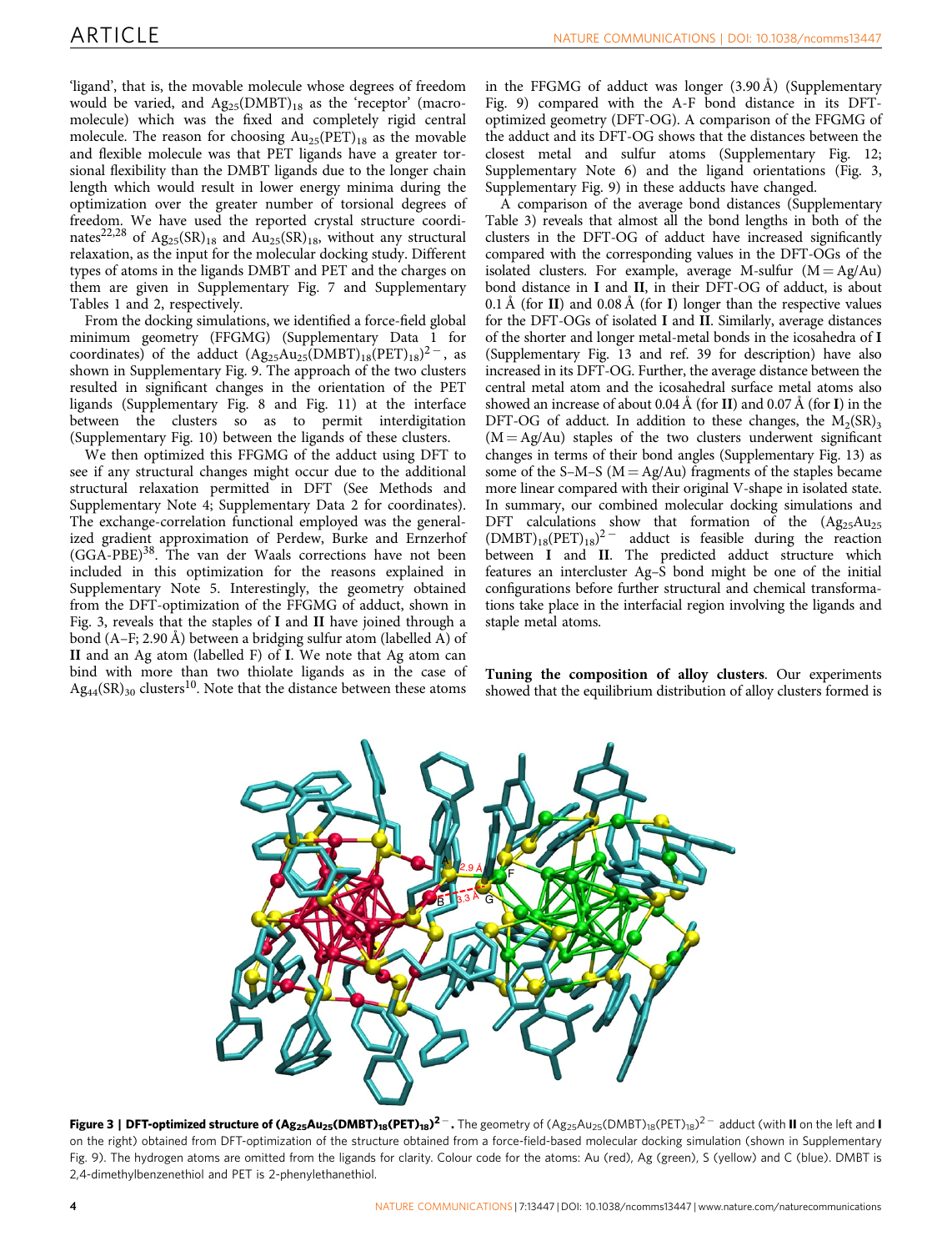

Figure 4 | Formation of Ag-rich or Au-rich Ag<sub>m</sub>Au<sub>n</sub>(SR)<sub>18</sub> (m + n = 25) clusters. Electrospray ionization mass spectra (ESI MS) spectra of a mixture of  $Ag_{25}(DMBT)_{18}$  (I) and  $Au_{25}(PET)_{18}$  (II) at molar ratios (I:II) of 6.6:1.0 (a-c) and 0.3:1.0 (d-f). DMBT is 2,4-dimethylbenzenethiol and PET is 2-phenylethanethiol. a-c and d-f correspond to the mass spectra measured within 2 min after mixing, after 10 min and after 1h, respectively. The peak labels shown as numbers in red  $(m)$  and blue  $(n)$  in parentheses give the numbers of Ag and Au atoms, respectively, in the alloy clusters,  $Ag_mAu_n(SR)_{18}$ . Insets a' and e' shows the Ag-rich clusters with  $n = 1-3$ . Inset d' shows the Au-rich clusters with  $n = 22-24$ .

determined by the relative initial concentrations of the reactant clusters. Figure 4 shows the mass spectra measured at various time intervals during the reaction between I and II at molar ratios (I:II) of 6.6:1.0 (panels a–c) and 0.3:1.0 (panels d–f), respectively. Temporal changes in the UV/vis absorption features for these reaction mixtures are presented in Supplementary Figs 14 and 15, respectively. Since the concentration of II in the reaction mixture was less in the 6.6:1.0 mixture, its feature was not observed in the mass spectrum shown in panel a of Fig. 4; however, the doping of Au atoms into I (which is in excess) was observed in the spectra measured within 2 min after the addition of II, as shown in inset  $a'$ in Fig. 4. The feature due to undoped I disappeared within 10 min and alloy clusters derived from I (containing 1–5 Au atoms) appeared, as shown in Fig. 4b. The mass spectrum after 1 h (Fig. 4c) is almost similar to the spectrum after 10 min (Fig. 4b), which shows that no further doping occurred at this composition, even at longer time intervals of the reaction.

To further confirm these observations, we carried out timedependent MALDI MS measurements (see Supplementary Note 7 for details) for this (6.6:1.0) composition. As shown in Supplementary Fig. 16a, the peak due to undoped I and its Au-doped alloys along with their fragments appeared within 2 min after mixing. No features due to II and its Ag-doped alloys and their fragments were observed in these measurements. The MALDI MS spectra measured 10 min and 1 h after mixing (Supplementary Fig. 16b,c, respectively) were almost the same and show the formation of Au-doped (containing 1–5 Au atoms) alloys of I. Hence, these observations indicate that added II, which was lesser in concentration, was consumed completely by I present in higher concentration.

When the reaction was carried out at I:II molar ratio of 0.3:1.0, features due to the undoped I and II were observed in the spectra measured within 2 min after mixing, as shown in Fig. 4d. Further,

Ag-doping in II was also observed in this spectra (see inset  $\mathbf{d}'$ ). Note that the spectra shown in Fig. 4d and in Fig. 1c are the same and these features are described earlier. Mass spectra measured 10 min after mixing (Fig. 4e) show the decrease in intensities of I and II along with the increase in intensities of Ag-doped II. Au-doped alloys of I were also observed in this mass spectra (see inset  $e'$ ) but they are significantly lesser in intensity compared with Ag-doped alloys of II. After about 1 h, the features due to undoped and Au-doped I disappeared completely and only the Ag-doped alloys of II (containing 17–21 Au atoms) were observed in the mass spectrum, as shown in Fig. 4f. There were no significant changes in the mass spectra measured at longer time intervals. MALDI MS measurements, presented in Supplementary Fig. 17, further confirm this observation. Alloy clusters with intermediate level of doping (10–14 metal atoms) were observed in a reaction mixture with I:II ratio of 1.0:1.0, as shown in Supplementary Figs 18 and 19. The results described above suggest thatin the reaction between I and II at this composition (0.3:1.0), Ag-doping into II and Au-doping into I were initiated as soon as the two clusters were mixed. However, as the reaction proceeded, the undoped I and its Au-doped alloys were consumed by II (and its Ag-doped alloys) leading to a mixture of Ag-doped II.

The results described above suggest that the cluster which is lesser in concentration in the reaction mixture acts as the source of the dopant metal atom, ligand or metal-ligand fragment, to the cluster higher in concentration. The equilibrium distribution of alloy products for reaction mixtures at various  $Ag_{25}:Au_{25}$ molar ratios are presented in Supplementary Fig. 20 which implies that the numbers of Ag and Au atoms in the  $Ag<sub>m</sub>Au<sub>n</sub>(SR)<sub>18</sub>$  alloy clusters can be continually varied across the entire range  $(n = 1-24)$ , simply by varying the initial concentrations of I and II. We note that attempts to synthesize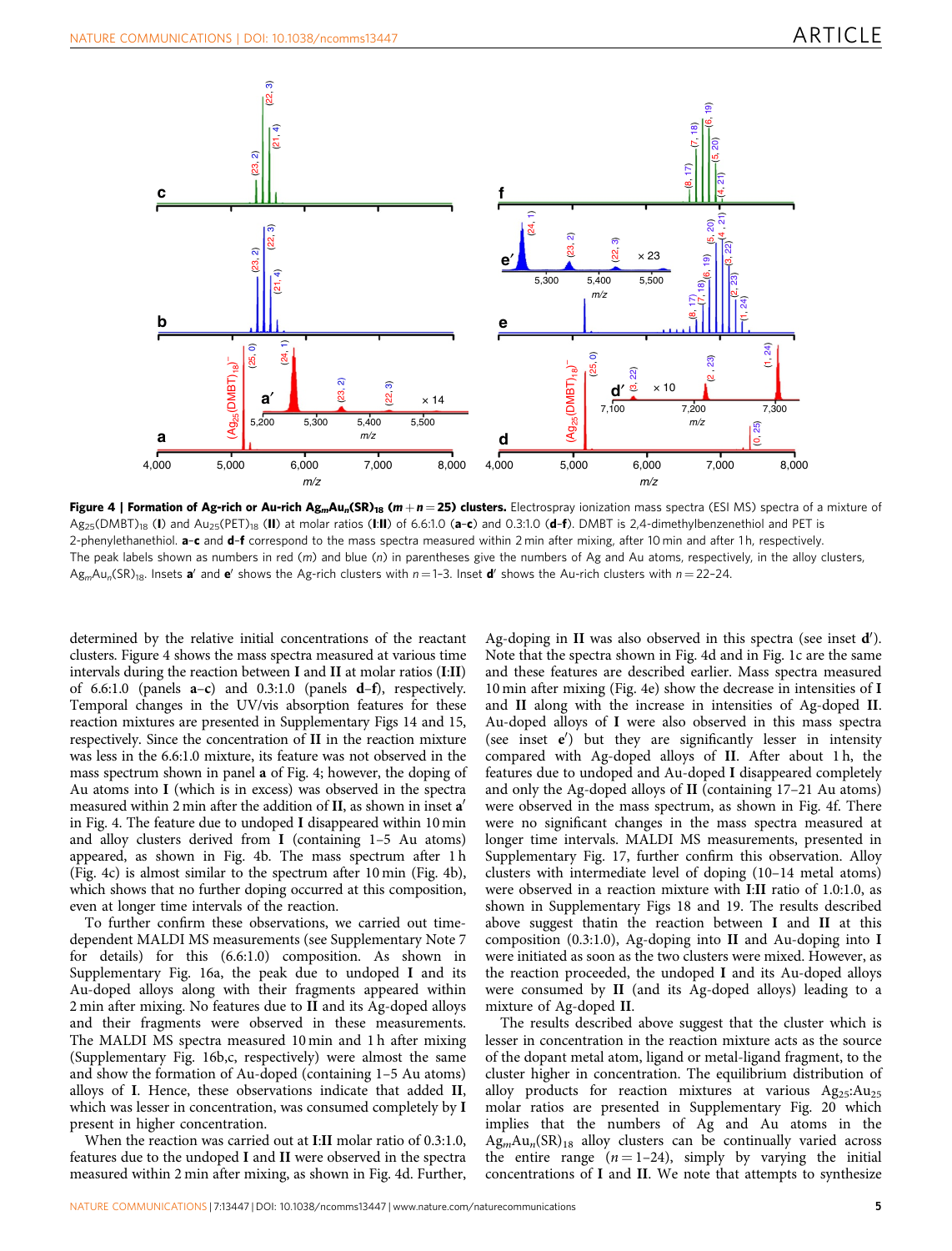Au-doped  $Ag_{25}(SR)_{18}$  clusters by galvanic exchange by reaction of  $Au^{3+}$  with  $Ag_{25}(SR)_{18}$  gave only  $Ag_{24}Au_{1}(SR)_{18}$  (ref. 40), similar to the monosubstituted Pd, Pt and Cd alloys of I and II (refs 41–45). Hence, the reaction between I and II provides a simple method to synthesize alloy clusters  $M_{25}(SR)_{18}$  ( $M = Ag/$ Au) with the desired number of Ag and Au atoms.

Energetics of the exchange reactions. We carried out DFT calculations (see Methods) to understand the energetics of single Au/Ag atom substitution into the various symmetry unique sites in  $M_{25}(SR)_{18}$  and the overall single metal atom substitution reaction,  $Ag_{25}(DMBT)_{18} + Au_{25}(PET)_{18} \rightarrow Ag_{24}Au_1(DMBT)_{18} +$  $Au_{24}Ag_{1}(PET)_{18}$ , between I and II. The calculated energies for (1) single Au substitution into  $Ag_{25}(DMBT)_{18}$ , (2) single Ag substitution into  $Au_{25}(PET)_{18}$  and (3) the overall single metal atom substitution reaction are listed in Fig. 5(a–c), respectively. Additional results of the calculations are presented in Supplementary Tables 4–8. Note that the reactions mentioned above do not correspond to any experimental stoichiometry and the reaction energies reported do not give quantitative reaction enthalpies. The energies reported herein do not contain zeropoint corrections. However, this method is known to correctly reproduce the experimentally observed site preferences in metal atom substitutions in  $M_{25}(SR)_{18}$  systems<sup>46,47</sup>. As shown in Fig. 5d, three distinct sites are available in  $Ag_{25}(DMBT)_{18}$  for the first dopant Au atom: these are, (1) the centre of the icosahedron (C), (2) the twelve icosahedral vertex atoms (I) and (3) the twelve staple atoms (S). A similar situation exists for single Ag atom doping into  $Au_{25}(PET)_{18}$  since the structure of the two clusters are identical.

Our calculations show that the substitution of Au into all three positions of  $Ag_{25}(DMBT)_{18}$  is exothermic. Substitution of Au atom into the centre (C) of  $Ag_{25}(DMBT)_{18}$  is the most exothermic  $(-904 \,\mathrm{meV})$  compared with the substitution into I  $(-540 \,\mathrm{meV})$ and S  $(-578 \,\mathrm{meV})$  positions, as shown in Fig. 5(a). This is in contrast to the endothermic substitution of an Ag atom into  $Au_{25}(PET)_{18}$  where the C position is the least preferred<sup>46,47</sup>, as shown in Fig. 5b. Figure 5c indicates that overall reaction is exothermic for all the combinations of dopant atom locations. Hence, calculations show that exothermicity of the overall exchange reaction between  $\text{Ag}_{25}(\text{DMBT})_{18}$  and  $\text{Au}_{25}(\text{PET})_{18}$ is due to the exothermicities of the metal atom substitution reactions into favourable locations in  $Ag_{25}(DMBT)_{18}$  and  $Au_{25}(PET)_{18}$ .

We think that relative changes in the strengths of various metal–metal bonds in the parent and doped clusters could be one of the factors determining the preference of Ag/Au atoms for the C positions of these clusters. Standard bond dissociation energies  $(in$  kJ mol<sup>-1</sup>) for the various bond types present in Ag<sub>25</sub>(SR)<sub>18</sub> and  $Au_{25}(SR)_{18}$  are: Ag-Ag (162.9 ± 2.9), Au-Au (226.2 ± 0.3), Ag–Au (202.5  $\pm$  9.6) (ref. 48). These values indicate that the order of the bond strengths is:  $Au-Au>Ag-Au>Ag-Ag$ . In  $M_{25}(SR)_{18}$  $(M = Ag/Au)$  clusters, there are twelve interactions between a metal atom at the central atom (C) position and those in the icosahedral (I) positions. Hence, bonding interactions in  $Ag_{24}Au(SR)_{18}$  between the central atom (Au) and icosahedral atoms (Ag) are more preferred due to the significantly increased bonding enthalpy (162.9 - 202.5 =  $-39.6$  kJ mol<sup>-1</sup>) compared with the Ag–Ag interactions in undoped  $Ag_{25}(SR)_{18}$ . Therefore, the substitution of an Au atom into the C position of  $Ag_{25}(SR)_{18}$ would be most exothermic compared with substitution of an Au atom into I and S positions, as shown in Fig. 5(a). Similarly, the substitution of an Ag atom into the C position of  $Au_{25}(SR)_{18}$ results in twelve weaker Ag–Au interactions at the cost of the twelve stronger Au–Au interactions, originally present in  $Au_{25}(SR)_{18}$ . This results in a decrease in bonding enthalpy  $(226.2 - 202.5 = +23.7 \text{ kJ mol}^{-1})$  in  $\text{Au}_{24}\text{Ag(SR)}_{18}$  compared with  $Au_{25}(SR)_{18}$ . Hence, substitution of an Ag atom into the C position of II is the least preferred compared with those into I and S positions, as shown in Fig. 5b.

## **Discussion**

The formation of an adduct indicates that bimolecular events involving the intact clusters occur in solution and such events could be one of the pathways of intercluster reactions. In the light of our results, we suggest that initial binding between I and II during the reaction might occur through (i) the attractive vdW forces betweeen the metal atoms and sulfur atoms, and between the alkyl/aryl groups of ligands and (ii) metallophilic interactions betweeen the metal atoms and sulfur atoms in the staples of the two clusters. These interactions would lead to the weakening of



Figure 5 | Calculated energies of reactions. Calculated energies for the substitution reaction ( $\Delta E_{s}$ ) of Au in Ag<sub>25</sub>(DMBT)<sub>18</sub> (a), Ag in Au<sub>25</sub>(PET)<sub>18</sub> (b) and the overall reaction energies (c), in meV, as a function of their positions in the product clusters,  $Ag_{24}Au_{1}(DMBT)_{18}$  and  $Au_{24}Ag_{1}(PET)_{18}$ . DMBT is 2,4-dimethylbenzenethiol and PET is 2-phenylethanethiol. The overall structure of  $M_{25}(SR)_{18}$  (M = Ag/Au) and their distinct metal atom positions  $(C, I$  and S) are shown in  $(d)$ . For the labels on the picture, refer to text.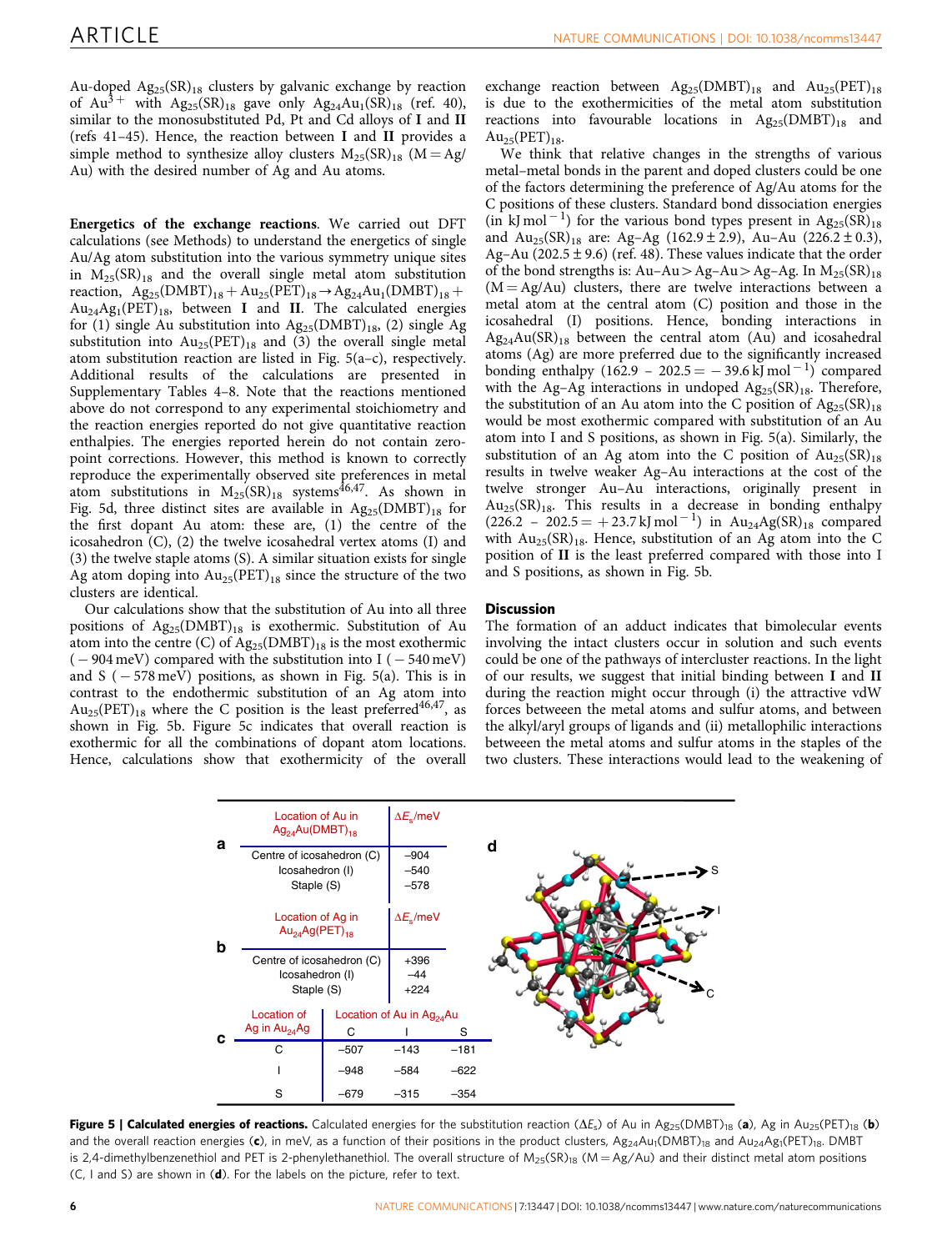some of the M–S  $(M = Ag/Au)$  staple bonds at the interface between the two clusters before the exchange of M, and M–L and L ( $M =$ metal, L  $=$  ligand) units within the adduct. The DFT-optimized adduct structure shows interesting changes in the structural features of I and II. One of the most significant pieces of information from our study is the observation of weak bonding between the staples of the two clusters. Such events have been proposed in our earlier study<sup>21</sup>. Further, the interstaple bonding was facilitated by a large number of strained bonds in both the clusters in both core and staple regions, as described earlier. The bonds A–B and G–F (Fig. 3) also might break, leading to staple opening in the subsequent steps of the reaction before exchange of gold and silver atoms. Structural rearrangements in the vicinity of such intercluster bonds could lead to metal and/or ligand exchange.

We note that since the distance between the clusters in the force-field minimum geometry is on the order of 5 Å, electron transfer might occur between these clusters, as such processes have been observed at similar separations for proteins<sup>49</sup>. These processes may generate anionic metal-ligand fragments from one of the clusters, such as  $M(SR)_2^-$  ( $M = Ag/Au$ ), which could attack the  $M_2(SR)$ <sub>3</sub> staples or the rings<sup>50</sup> of the other cluster, as suggested in our earlier report<sup>21</sup>.

The preservation of the structure and topology in the alloy products can be understood from the structural models and the crystal structure data available for  $M_{25}(SR)_{18}$  clusters. Based on the divide and protect view<sup>51</sup> of the structure or inherent structure rule<sup>52</sup> proposed for thiolate protected noble metal clusters, these clusters can be viewed as a combination of a symmetrical core of metal atoms surrounded by metal-thiolate units, often referred to as staple motifs. According to these schemes, the  $M_{25}(SR)_{18}$  $(M = Ag/Au)$  clusters can be represented as  $M@M_{12}(M_2(SR)_3)_{6}$ where a central atom, M, is surrounded by the  $M_{12}$  icosahedron. The resulting  $M_{13}$  core can be considered to be protected by six  $M_2(SR)$ <sub>3</sub> semirings or staple motifs (Fig. 5d). Here, we use the term inherent structure for the basic framework including the geometry of the core (icosahedron, dodechahedron and so on) and that of the staple motifs (M-SR,  $M_2(SR)_3$ ,  $M_3(SR)_4$ , and so on). The actual shapes of the clusters and slight changes in bond angles and bond lengths, which are essentially dependent on the nature of the element M (Ag/Au) and R groups are not addressed here. Crystal structures of  $Ag_{25}(DMBT)_{18}$  and  $Au_{25}(PET)_{18}$  show that the inherent structural framework of the icosahedral core and staples, described above, are identical and the presence of different ligand R groups do not affect this structure<sup>22,23,28</sup>. In addition, crystal structure data of alloys have also shown that the substitution of Ag atoms into all the three available positions (C, I and S) in  $Au_{25}(SR)_{18}$  does not alter this framework<sup>53,54</sup>. The recently reported structure<sup>40</sup> of Ag<sub>24</sub>Au<sub>1</sub>(SR)<sub>18</sub> shows that the Au atom occupies the C position, preserving the inherent structure. These results are in agreement with DFT calculations<sup>55</sup> which show that incorporation of twelve Au atoms into the core (or into the staples) of  $M_{25}(SR)_{18}(M = Au/Ag)$  does not alter the inherent structure. A schematic of the structures of  $Au_{13}Ag_{12}(SR)_{18}$  and  $Ag_{13}Au_{12}(SR)_{18}$ is presented in Supplementary Fig. 21.

A simplified representation of the inherent structure of  $M_{25}(SR)_{18}$  is obtained by the consideration of the ring structures in its bonding network<sup>50</sup>. In this model, these clusters can be represented as  $M@(M_8(SR)_6)_3$  where the central atom M is considered to be surrounded by three, interlocked  $M_8(SR)_6$ Borromean rings<sup>50,56</sup> (see the path traced by the thick, red bonds in Fig. 5d). This ring representation and the  $M\omega M_{12}(M_2(SR)_3)_{6}$ model are valid for both  $Au_{25}(SR)_{18}$  and  $Ag_{25}(SR)_{18}$ , and in general for their arbitrary mixed-metal compositions,  $Ag<sub>m</sub>Au<sub>n</sub>(SR)<sub>18</sub>$ , as is evident from their crystallographic data<sup>22,28,53</sup>. In this structural viewpoint, the stability of the inherent structure may be attributed

to the interlocked rings<sup>50,56</sup> and its stiff framework<sup>39</sup>. Hence, such a stable structural configuration would remain intact while atomic units are substituted, involving geometrical distortions and opening and reclosing of parts of the ring structure. Hence, it is the inherent  $M@(M_{12})(M_{2}(SR)_{3})_{6}$  or  $M@(M_{8}(SR)_{6})_{3}$  structure and topology of the bonding network which is preserved during the metal (M), ligand (L) and metal–ligand (M–L) fragment substitution reactions occurring between these clusters.

In conclusion, we report the spontaneous alloying between geometrically robust and electronically stable noble metal clusters  $Ag_{25}(SR)_{18}$  and  $Au_{25}(SR)_{18}$  in solution, producing  $Ag_mAu_n(SR)_{18}$  $(n = 1-24; m + n = 25)$ , preserving the inherent structure throughout the entire series. This suggests transformation of a mixture of  $Ag_{25}(SR)_{18}$  and  $Au_{25}(SR)_{18}$  to  $Ag_mAu_n(SR)_{18}$  by successive substitution reactions, which converts one kind of nanoparticle to another, preserving the structure. We detected a dianionic adduct, formed between the two clusters, which could be one of the earliest intermediates in this reaction. Molecular docking simulations combined with DFT calculations show that van der Waals forces as well as bonding between the staple motifs are crucial in forming these adducts. Detection of the dianionic adduct formed between  $\text{Ag}_{25}(\text{SR})_{18}$  and  $\text{Au}_{25}(\text{SR})_{18}$  suggests that these clusters themselves, not only their fragments, might be involved in these reactions. This reaction can be used to synthesize bimetallic AgAu clusters,  $M_{25}(SR)_{18}$  (M = Ag/Au) clusters with desired composition, simply by adjusting the concentrations of the reactant clusters. DFT calculations reveal that substitutions of Au atoms into all the three symmetry unique sites available in  $Ag_{25}(SR)_{18}$  are energetically favourable and exothermic, and this contributes to making the overall reaction exothermic. We hope that our results suggest the prospect of complete transformation of one piece of matter to another, chemically dissimilar one, one atom at a time, preserving structure in the process. Although this has been demonstrated only for two prototypical systems now, the availability of such structures with chemical and structural diversity would enrich this area.

#### Methods

Materials. The following chemicals were purchased from Sigma Aldrich: Chloroauric acid trihydrate (HAuCl<sub>4</sub>.3H<sub>2</sub>O), 2-phenylethanethiol (PET), n-butanethiol (n-BuS), 2,4-dimethylbenzenethiol (DMBT), tetraoctylammonium bromide (TOAB), tetraphenylphosphonium bromide (PPh<sub>4</sub>Br) and sodium borohydride (NaBH<sub>4</sub>). All the solvents used (methanol and dichloromethane (DCM)) were of analytical grade. Silver nitrate (AgNO<sub>3</sub>) was purchased from RANKEM India.

**Synthesis of clusters.**  $\text{Au}_{25}(\text{PET})_{18}$  and  $\text{Au}_{25}(\text{SBu})_{18}$ : these clusters were synthesized according to reported methods<sup>21</sup>. Ag<sub>25</sub>(SR)<sub>18</sub> was prepared using the procedure of Bakr et. al.<sup>28</sup> with slight modifications in the ratio of reagents. Purity of the samples was ensured by ultraviolet/visible (UV/vis) absorption spectroscopy and electrospray ionization mass spectrometry (ESI MS).

Alloying reaction between  $Ag_{25}(SR)_{18}$  and  $Au_{25}(SR)_{18}$ . Alloying reaction between these clusters was carried out at room temperature ( $\sim$ 30 °C) by mixing the stock solutions (in DCM) of the two clusters. A fixed volume of the stock solution of  $Ag_{25}(DMBT)_{18}$  (I) was added into about 1 ml of DCM, and then different volumes of stock solutions of  $Au_{25}(PET)_{18}$  (II) were added into it, in order to vary the composition of the reaction mixtures. The reaction mixture was not stirred magnetically but mixed using a pipette. Immediate colour changes, time-dependent ultraviolet/vis absorption and ESI MS measurements revealed that the reaction occurred as soon as the two clusters were mixed.

Instrumentation. Electrospray ionization mass spectrometric (ESI MS) measurements were carried out using a Waters Synapt G2-Si instrument. ESI MS had a maximum resolution  $(m/\Delta m)$  of 50,000 in the mass range of interest. We used Applied Biosystems Voyager DEPro mass spectrometer for matrix-assisted laser desorption ionization mass spectrometric (MALDI MS) measurements. More details about the measurements are given in Supplementary Notes 2, 3 and 7. UV/Vis spectra were recorded using a Perkin-Elmer Lambda 25 UV/vis spectrometer. Absorption spectra were typically measured in the range of 200–1100 nm.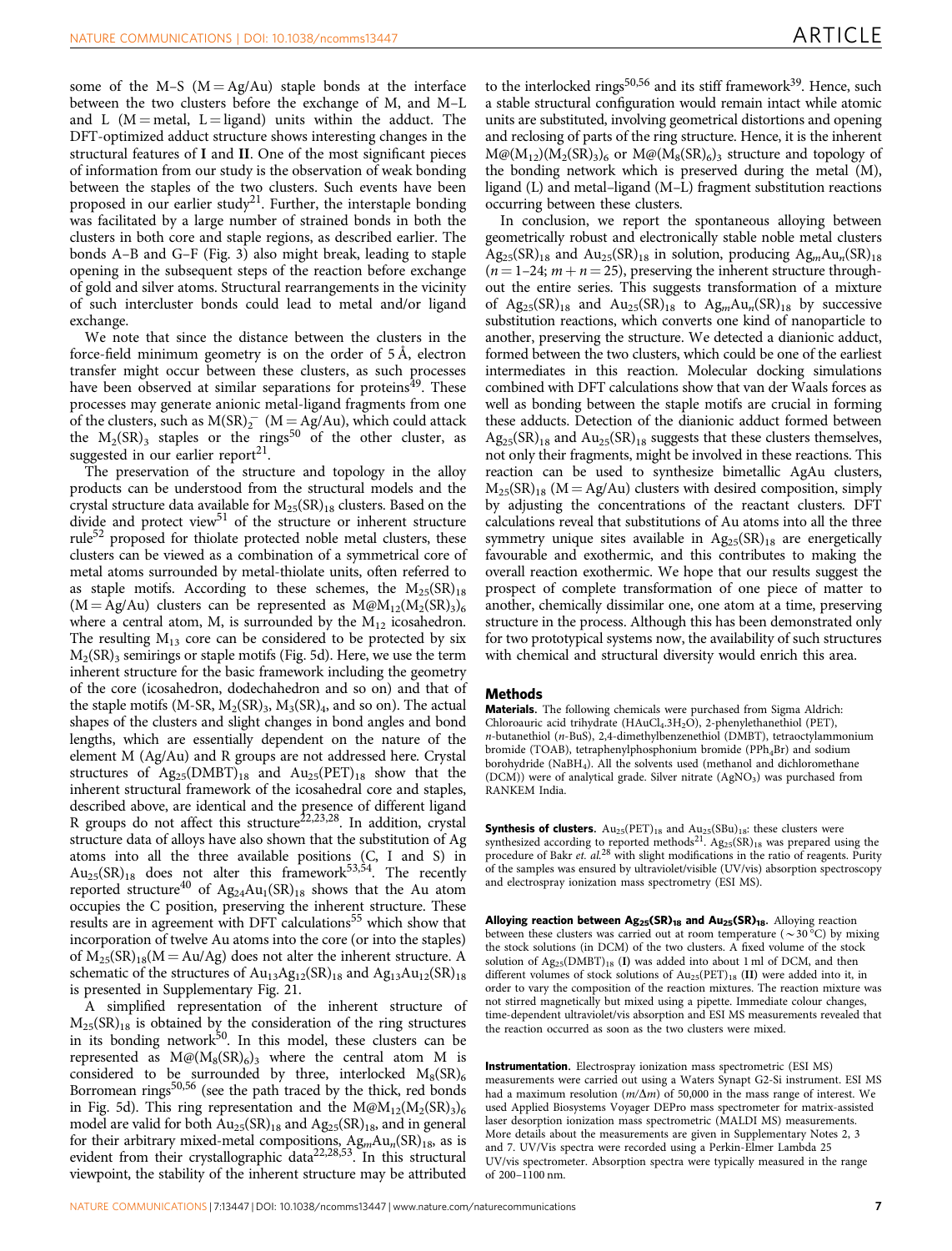Computational details. We carried out molecular docking simulations of  $Au_{25}(PET)_{18}$  and  $Ag_{25}(DMBT)_{18}$  clusters in order to find out how closely they could approach each other and which atoms and their interactions would be involved in the adduct formation. We used the Autodock 4.2 molecular docking software<sup>57</sup> that uses a force-field which includes van der Waals (Lennard-Jones 12-6 potential), hydrogen bonding, desolvation and electrostatics terms and treats the intramolecular bonds and bond angles of both the molecules as rigid, apart from selected bond torsions of the ligands. We used the crystal structure coordinates22,28 of  $Au_{25}(PET)_{18}$  and  $Ag_{25}(DMBT)_{18}$ , without any structural relaxation, as the input for the docking simulations. Additional details of our methods are given in Supplementary Note 4.

For the DFT-optimization of the force-field global minimum geometry of  $(Ag_{25}Au_{25}(DMBT)_{18}(PET)_{18})^{2}$  obtained from the Autodock program (as described above), we used the real-space grid-based projector augmented wave (GPAW) package<sup>58</sup>. The Ag(4 $d^{10}$ 5s<sup>1</sup>), Au(5 $d^{10}$ 6s<sup>1</sup>), and S(3s<sup>2</sup>3p<sup>4</sup>) electrons were treated as valence and the inner electrons were included in a frozen core. The GPAW setups for gold and silver included scalar-relativistic corrections. The exchange-correlation functional employed was the generalized gradient approximation of Perdew, Burke<br>and Ernzerhof (GGA-PBE)<sup>38</sup>. The van der Waals corrections have not been included in this optimization for the reasons explained in the Supplementary Note 5. We used the LCAO basis set method of GPAW with a 0.2 Å grid spacing for electron density and a convergence criterion of 0.05 eV Å  $^{-1}$  for the residual forces on atoms for the structure optimization, without any symmetry constraints. The size of the simulation box was taken to be  $40 \times 40 \times 40 \text{ Å}^3$ .

For the DFT calculations on the energetics of metal exchange reactions, we adopted the same methods and parameters as described earlier for  $(Ag_{25}Au_{25}(DMBT)_{18}(PET)_{18})^{2}$ , except that the more accurate finite-difference method of GPAW was used to compute the total energies of the geometries obtained from an initial optimization using the LCAO basis set method. The crystal structures of  $Au_{25}(SR)_{18}$  (ref. 22) and  $Ag_{25}(SR)_{18}$  (ref. 28) were used for the initial calculations. The structures of  $(Au_{25}(PET)_{18})$ <sup>-</sup> and  $(Ag_{25}(DMBT)_{18})$ <sup>-</sup> were first geometry optimized, and then a single metal (Ag or Au) atom was replaced in a symmetry non-equivalent position and the geometries of the resulting  $(Au_{24}Ag(PET)_{18})$ <sup>-</sup> and  $(Ag_{24}Au(DMBT)_{18})$ <sup>-</sup> configurations were then optimized and the energy of the cluster was taken at this energy minimum. We calculated the total energies of Au and Ag atoms using spin-polarization applying Hund's rule to the ground-state electronic configuration of the isolated atoms. The reaction energies of Au/Ag exchange into different positions in both of the clusters were calculated as  $E(\text{Reaction}) = E(\text{Products}) - E(\text{Reactions}).$ 

The structures of I and II, (with -CH<sub>3</sub> instead of PET and DMBT) in Fig. 1a,b were built up with the help of Avogadro software package<sup>59</sup>. We used the coordinates from the crystal structure of  $Au_{25}(SR)_{18}$ , without any structural relaxation, for building these two structures since the overall structures of these two clusters are the same. The actual structures of  $Ag_{25}(DMBT)_{18}$  and  $Au_{25}(PET)_{18}$  are not exactly the same due to the arrangement of the ligand -R groups and the bond angles in the ligand shell. All visualizations were created with visual molecular dynamics (VMD) software<sup>60</sup>.

Data availability. The authors declare that the data supporting the findings of this study are available within the paper and its Supplementary Information Files.

#### References

- 1. Templeton, A. C., Wuelfing, W. P. & Murray, R. W. Monolayer-protected cluster molecules. Acc. Chem. Res. 33, 27–36 (2000).
- 2. Jin, R. Quantum sized, thiolate-protected gold nanoclusters. Nanoscale 2, 343–362 (2010).
- 3. Lu, Y. & Chen, W. Sub-nanometre sized metal clusters: from synthetic challenges to the unique property discoveries. Chem. Soc. Rev. 41, 3594–3623 (2012).
- 4. Pichugina, D. A., Kuz'menko, N. E. & Shestakov, A. F. Ligand-protected gold clusters: the structure, synthesis and applications. Russ. Chem. Rev. 84, 1114–1144 (2015).
- 5. Walter, M. et al. A unified view of ligand-protected gold clusters as superatom complexes. Proc. Natl Acad. Sci. USA 105, 9157–9162 (2008).
- 6. Häkkinen, H. The gold-sulfur interface at the nanoscale. Nat. Chem. 4, 443-455 (2012).
- 7. Kurashige, W., Niihori, Y., Sharma, S. & Negishi, Y. Precise synthesis, functionalization and application of thiolate-protected gold clusters. Coord. Chem. Rev. 320–321, 238–250 (2013).
- 8. Jiang, D. The expanding universe of thiolated gold nanoclusters and beyond. Nanoscale 5, 7149–7160 (2013).
- 9. Jadzinsky, P. D., Calero, G., Ackerson, C. J., Bushnell, D. A. & Kornberg, R. D. Structure of a thiol monolayer-protected gold nanoparticle at 1.1 Å resolution. Science 318, 430–433 (2007).
- 10. Desireddy, A. et al. Ultrastable silver nanoparticles. Nature 501, 399–402 (2013).
- 11. Zhu, M., Aikens, C. M., Hollander, F. J., Schatz, G. C. & Jin, R. Correlating the crystal structure of a thiol-protected Au<sub>25</sub> cluster and optical properties. J. Am. Chem. Soc. 130, 5883–5885 (2008).
- 12. Knoppe, S., Häkkinen, H. & Verbiest, T. Nonlinear optical properties of thiolate-protected gold Clusters: a theoretical survey of the first hyperpolarizabilities. J. Phys. Chem. C 119, 27676–27682 (2015).
- 13. Barcaro, G., Sementa, L., Fortunelli, A. & Stener, M. Optical properties of nanoalloys. Phys. Chem. Chem. Phys. 17, 27952–27967 (2015).
- 14. Wu, Z. & Jin, R. On the ligand's role in the fluorescence of gold nanoclusters. Nano Lett. 10, 2568–2573 (2010).
- 15. Muniz-Miranda, F., Menziani, M. C. & Pedone, A. Influence of silver doping on the photoluminescence of protected  $Ag_nAu_{25-n}$  nanoclusters: a timedependent density functional theory investigation. J. Phys. Chem. C 119, 10766–10775 (2015).
- 16. Chang, H.-C., Chang, Y.-F., Fan, N.-C. & Ho, J. A. Facile preparation of high-quantum-yield gold nanoclusters: application to probing mercuric ions and biothiols. ACS Appl. Mater. Interfaces 6, 18824–18831 (2014).
- 17. Mathew, A., Varghese, E., Choudhury, S., Pal, S. K. & Pradeep, T. Efficient red luminescence from organic-soluble Au25 clusters by ligand structure modification. Nanoscale 7, 14305–14315 (2015).
- 18. Mathew, A., Sajanlal, P. R. & Pradeep, T. Selective visual detection of TNT at the sub-zeptomole level. Angew. Chem. Int. Ed. 51, 9596–9600 (2012).
- 19. Chakraborty, I., Udayabhaskararao, T. & Pradeep, T. Luminescent subnanometer clusters for metal ion sensing: a new direction in nanosensors. J. Hazard. Mater. 211–212, 396–403 (2012).
- 20. Chen, Y. S., Choi, H. & Kamat, P. V. Metal-cluster-sensitized solar cells. A new class of thiolated gold sensitizers delivering efficiency greater than 2%. J. Am. Chem. Soc. 135, 8822–8825 (2013).
- 21. Krishnadas, K. R. et al. Intercluster reactions between  $Au_{25}(SR)_{18}$  and Ag<sub>44</sub>(SR)<sub>30</sub>. J. Am. Chem. Soc. 138, 140-148 (2016).
- 22. Heaven, M. W., Dass, A., White, P. S., Holt, K. M. & Murray, R. W. Crystal structure of the gold nanoparticle  $[N(C_8H_{17})_4][Au_{25}(SCH_2CH_2Ph)_{18}]$ . J. Am. Chem. Soc. 130, 3754–3755 (2008).
- 23. Akola, J., Walter, M., Whetten, R. L., Häkkinen, H. & Grönbeck, H. On the structure of thiolate-protected Au<sub>25</sub>. J. Am. Chem. Soc. 130, 3756-3757 (2008).
- 24. Parker, J. F., Fields-Zinna, C. A. & Murray, R. W. The story of a monodisperse gold nanoparticle: Au<sub>25</sub>L<sub>18</sub>. Acc. Chem. Res. 43, 1289-1296 (2010).
- 25. Shichibu, Y. et al. Extremely high stability of glutathionate-protected Au<sub>25</sub> clusters against core etching. Small 3, 835–839 (2007).
- 26. Negishi, Y., Chaki, N. K., Shichibu, Y., Whetten, R. L. & Tsukuda, T. Origin of magic stability of thiolated gold clusters: acase study on  $Au_{25}(SC_6H_{13})_{18}$ . J. Am. Chem. Soc. 129, 11322–11323 (2007).
- 27. Tofanelli, M. A. & Ackerson, C. J. Superatom electron configuration predicts thermal stability of  $Au_{25}(SR)_{18}$  nanoclusters. J. Am. Chem. Soc. 134, 16937–16940 (2012).
- 28. Joshi, C. P., Bootharaju, M. S., Alhilaly, M. J. & Bakr, O. M.  $[Ag_{25}(SR)_{18}]^-$ : the 'golden' silver nanoparticle. J. Am. Chem. Soc. 137, 11578–11581 (2015).
- 29. Lugo, G., Schwanen, V., Fresch, B. & Remacle, F. Chargere distribution effects on the UV–vis spectra of small ligated gold clusters: a computational study. J. Phys. Chem. C 119, 10969–10980 (2015).
- 30. Pyykkö, P. Relativistic effects in chemistry: more common than you thought. Annu. Rev. Phys. Chem. 63, 45–64 (2012).
- 31. Sculfort, S. & Braunstein, P. Intramolecular  $d^{10} d^{10}$  interactions in heterometallic clusters of the transition metals. Chem. Soc. Rev. 40, 2741–2760 (2011).
- 32. Ni, W.-X. et al. Metallophilicity-driven dynamic aggregation of a phosphorescent gold(I)-silver(I) cluster prepared by solution-based and mechanochemical approaches. J. Am. Chem. Soc. 136, 9532–9535 (2014).
- 33. Schmidbaur, H. The aurophilicity phenomenon: adecade of experimental findings, theoretical concepts and emerging applications. Gold Bull. 33/1, 3 (2000).
- 34. Schmidbaur, H. & Schier, A. A briefing on aurophilicity. Chem. Soc. Rev. 37, 1931–1951 (2008).
- 35. Compel, W. S. et al. Dynamic diglyme-mediated self-assembly of gold nanoclusters. ACS Nano 9, 11690–11698 (2015).
- 36. Akola, J. et al. Thiolate-protected  $Au_{25}$  superatoms as building blocks: dimers and crystals. J. Phys. Chem. C 114, 15986–15994 (2010).
- 37. Kurashige, W. et al. Au<sub>25</sub> Clusters containing unoxidized tellurolates in the ligand shell. J. Phys. Chem. Lett. 5, 2072–2076 (2014).
- 38. Perdew, J. P., Burke, K. & Ernzerhof, M. Generalized gradient approximation made simple. Phys. Rev. Lett. 77, 3865–3868 (1996).
- 39. Yamazoe, S. et al. Hierarchy of bond stiffnesses within icosahedral-based gold clusters protected by thiolates. Nat. Commun. 7, 10414 (2016).
- 40. Bootharaju, M. S., Joshi, C. P., Parida, M. R., Mohammed, O. F. & Bakr, O. M. Templated atom-precise galvanic synthesis and structure elucidation of a  $[Ag_{24}Au(SR)_{18}]$ <sup>-</sup> nanocluster. Angew. Chem. Int. Ed. 55, 922-926 (2016).
- 41. Yan, J. et al. Total structure and electronic structure analysis of doped thiolated silver  $[MAg_{24}(SR)_{18}]^2$ <sup>-</sup> (M = Pd, Pt) clusters. *J. Am. Chem. Soc.* 137, 11880–11883 (2015).
- 42. Qian, H. et al. Monoplatinum doping of gold nanoclusters and catalytic application. J. Am. Chem. Soc. 134, 16159–16162 (2012).